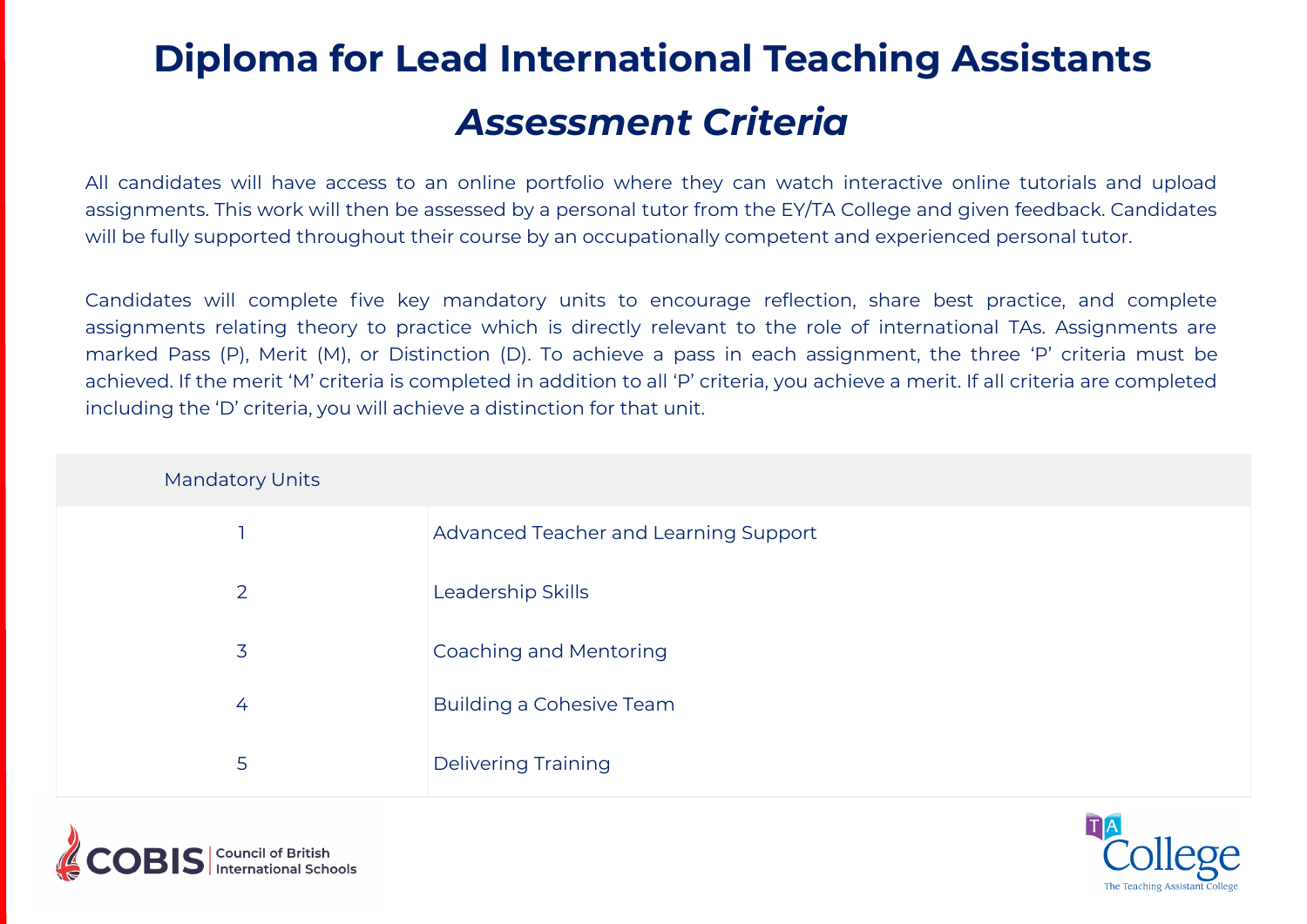## **Unit 1: Advanced Teaching and Learning Support**

| P <sub>1</sub> | Create a document to explain the<br>concept of metacognition and growth<br>mindset, quality questioning and<br>leading learning conversations         | Define metacognition and growth mindset<br>Outline the concept of metacognition and growth mindset                                                                                                                                                                        |
|----------------|-------------------------------------------------------------------------------------------------------------------------------------------------------|---------------------------------------------------------------------------------------------------------------------------------------------------------------------------------------------------------------------------------------------------------------------------|
| P <sub>2</sub> | Explain the value of metacognition and<br>growth mindset and the impact they<br>can make on learning                                                  | How do metacognition and growth mindset impact on learning?<br>Why are metacognition and growth mindset important?                                                                                                                                                        |
| P <sub>3</sub> | Outline five metacognitive strategies                                                                                                                 | Research 5 metacognitive strategies<br>How can each of the strategies be used in the classroom?<br>What are the benefits of each of your chosen strategies?                                                                                                               |
| M1             | Critically evaluate your ability to extend<br>learning through using metacognition<br>and growth mindset                                              | Use examples of lessons where you have implemented metacognitive<br>strategies<br>Use examples of how you have promoted growth mindset<br>What went well? What will you improve next time? What were the positive<br>outcomes for the children?                           |
| D <sub>1</sub> | Create and deliver a training session to<br>train other teaching assistants in your<br>team about the benefits of<br>metacognition and growth mindset | Submit your training plan and any resources used to deliver the training, e.g.<br>PowerPoint, handouts, and/or activities<br>Evaluate your training session. Consider whether you achieved your objectives<br>and the action steps the Tas are planning to put into place |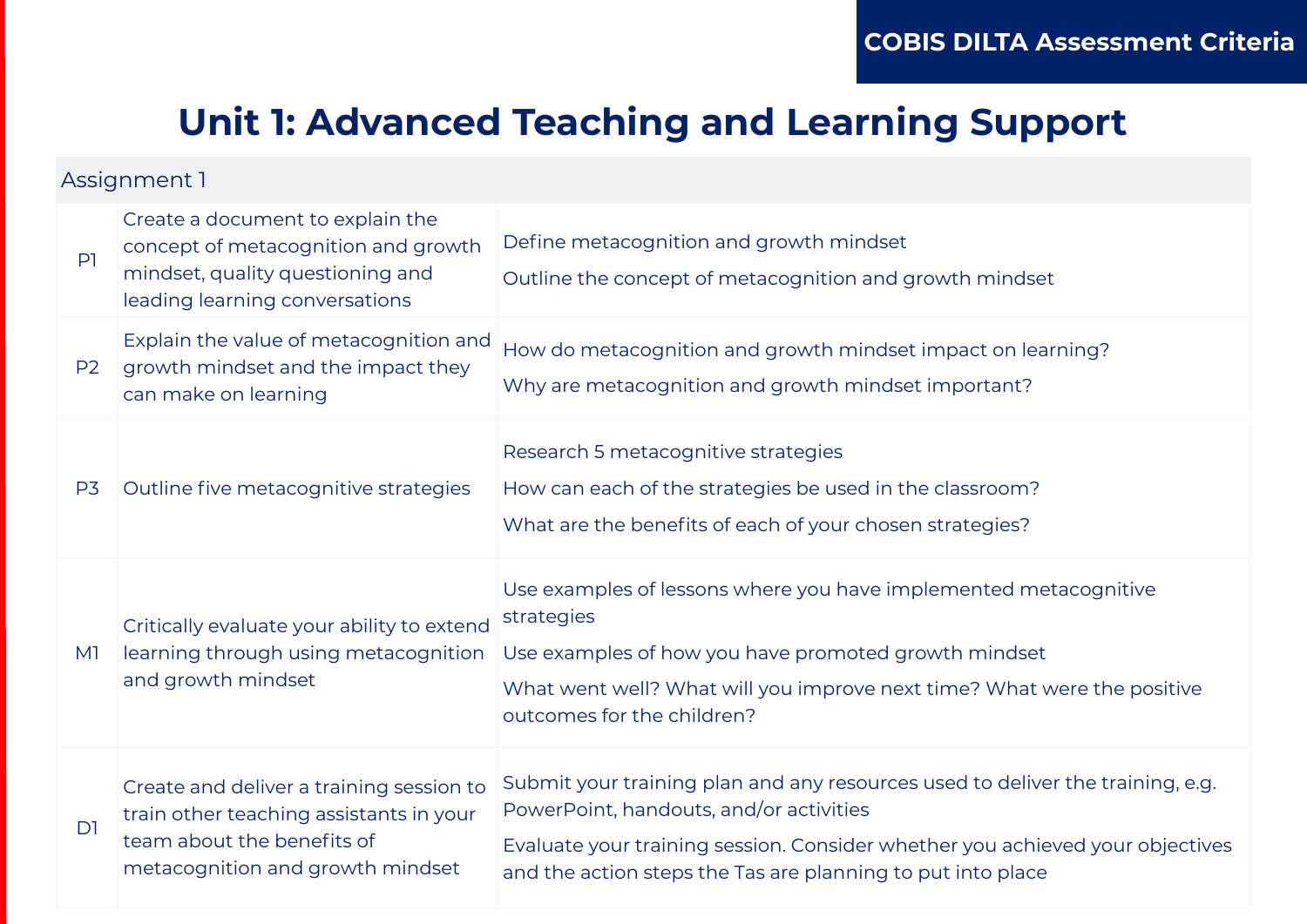### **Unit 2: Leadership Skills**

| Assignment 2   |                                                                                         |                                                                                                                                                                                                                                                           |
|----------------|-----------------------------------------------------------------------------------------|-----------------------------------------------------------------------------------------------------------------------------------------------------------------------------------------------------------------------------------------------------------|
| P <sub>1</sub> | Create a document for a new Lead TA<br>to provide advice on how to be a great<br>leader | Focus on mindset and skills it takes to be a leader                                                                                                                                                                                                       |
| P <sub>2</sub> | Outline the characteristics of an<br>effective leader                                   | You may wish to consider key personality characteristics and behaviours<br>Activities such as active listening, being solution-focused and building<br>common goals                                                                                       |
| P <sub>3</sub> | Outline how to get the best from a TA<br>team                                           | What actions can a Lead TA take to encourage team members to be the best<br>they can be?<br>How can a Lead TA get the best from their team?<br>What are the actions and ethos of a great Lead TA?                                                         |
| M1             | Analyse your leadership style                                                           | What style of leadership do you most naturally adopt?<br>How can your leadership style impact the team?<br>How and when do you adapt your leadership style?<br>How do personality differences impact a team?<br>How can issues be dealt with effectively? |
| D <sub>1</sub> | Evaluate your ability to lead a team of<br>teaching assistants                          | What are your strengths as a leader?<br>What are your areas for development?<br>How are you going to build on your areas for development? Put together a<br>plan for your personal development and explain how your actions will improve<br>your skills   |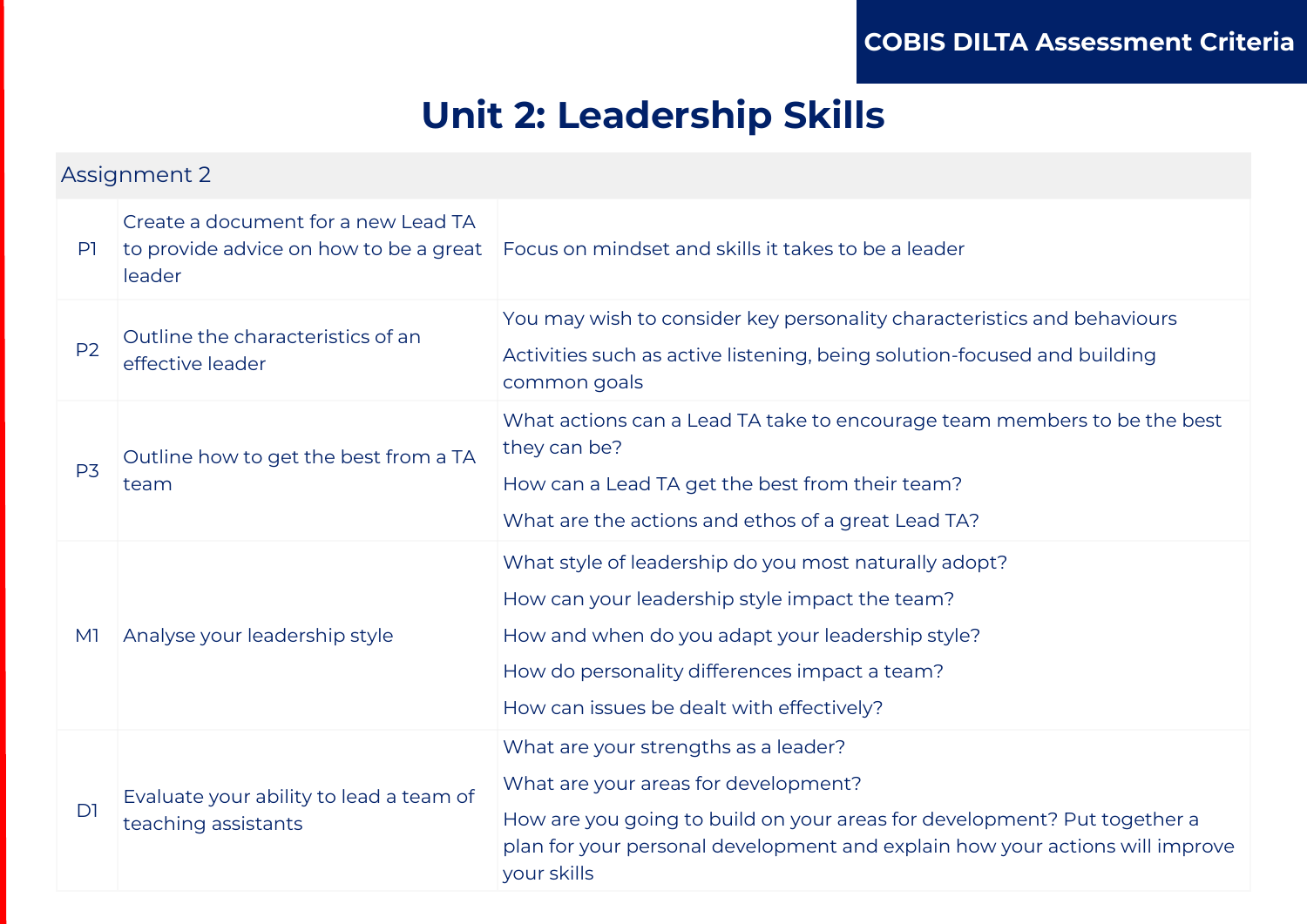### **Unit 3: Coaching and Mentoring**

| P1             | Explain the differences and similarities<br>of coaching and mentoring                        | Definitions of coaching<br>Definitions of mentoring<br>Overlaps in definitions                                                                                          |
|----------------|----------------------------------------------------------------------------------------------|-------------------------------------------------------------------------------------------------------------------------------------------------------------------------|
| P <sub>2</sub> | Outline two models of coaching and<br>describe how these theories could be<br>used in school | Give an overview of two models of coaching<br>Outline how these models might work in school                                                                             |
| P <sub>3</sub> | Outline the benefits of coaching and<br>mentoring                                            | What are the benefits of coaching and mentoring?<br>What impact can coaching and mentoring make on a TA team?                                                           |
| M <sub>1</sub> | Evaluate the value of coaching and<br>mentoring in your setting                              | What positive impact can coaching and mentoring have on your TA team?<br>What are the challenges that can be faced in implementing coaching and<br>mentoring in school? |
| D1             | Analyse your ability as a coach or<br>mentor                                                 | What are your personal strengths as a coach and mentor?<br>What are your areas for development?                                                                         |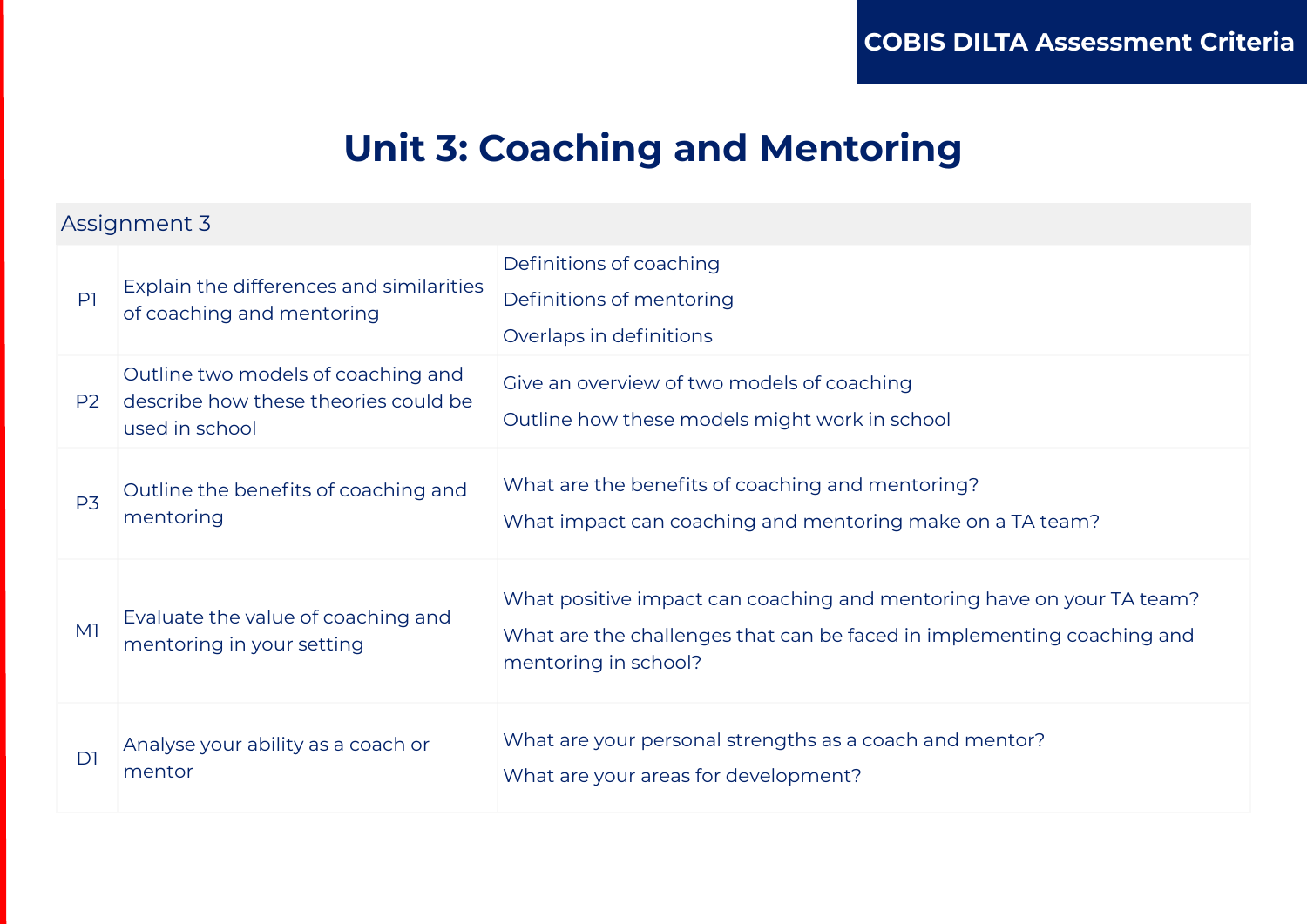### **Unit 4: Building a Cohesive Team**

| $\mathsf{P}$   | Explain what is meant by a cohesive<br>team                              | What is meant by great teamwork?<br>What are the characteristics of an effective team?                                                      |
|----------------|--------------------------------------------------------------------------|---------------------------------------------------------------------------------------------------------------------------------------------|
| P <sub>2</sub> | What are the responsibilities of team<br>members within a cohesive team? | Personal commitment to the team<br>Work ethic                                                                                               |
| P <sub>3</sub> | Outline the activities of a cohesive<br>team                             | You may wish to consider meetings, peer observations, sharing ideas, training                                                               |
| M1             | Analyse the challenges faced by teams                                    | What are the challenges faced by teams?<br>Consider challenges on a personal and whole team level.<br>How can we overcome these challenges? |
| D1             | Evaluate your ability to lead a cohesive<br>team                         | Consider your strengths and areas for development<br>How are you working to overcome challenges faced by the team?                          |